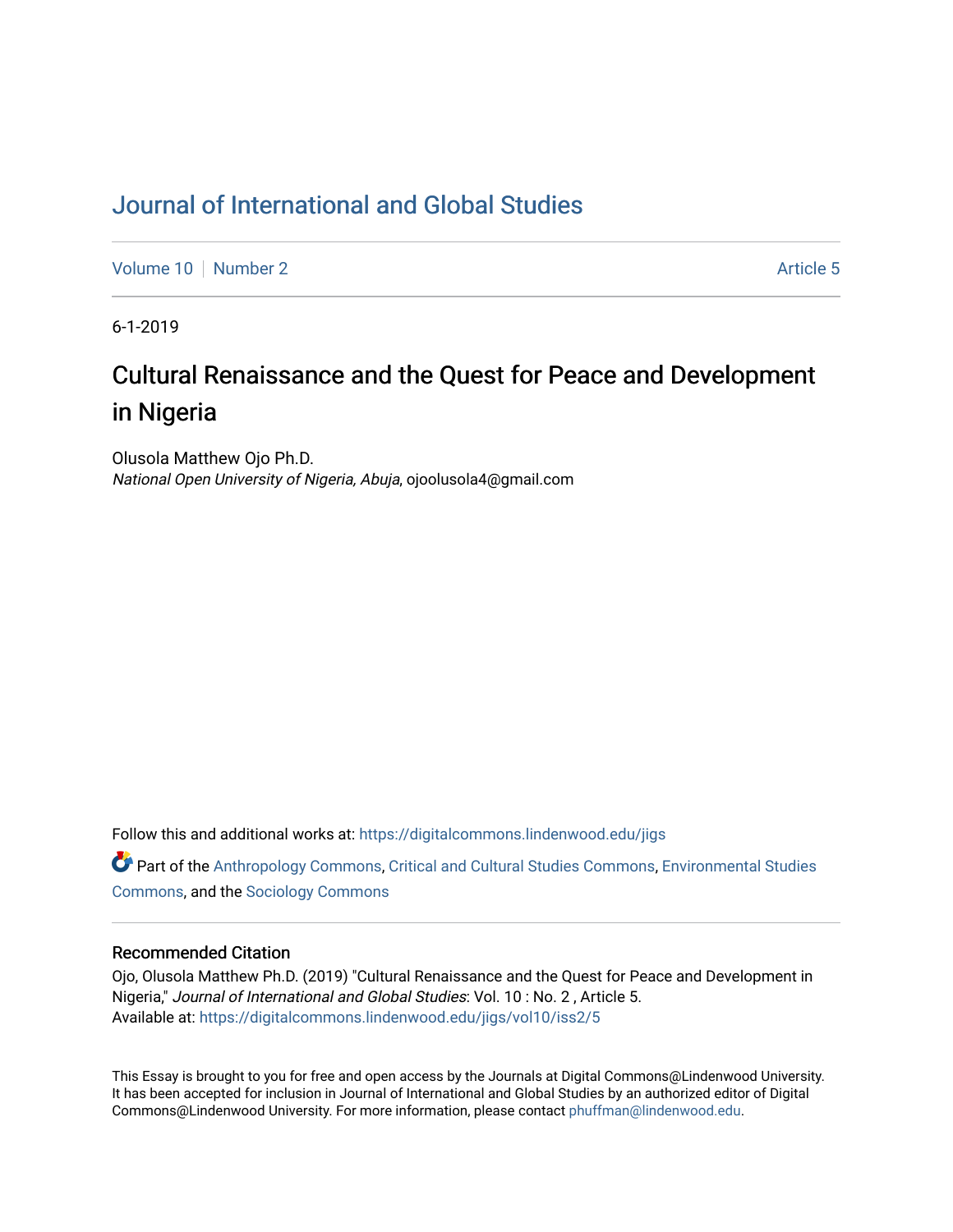# Cultural Renaissance and the Quest for Peace and Development in Nigeria

Olusola Matthew Ojo PhD Peace Studies and Conflict Resolution Department of Political Science National Open University of Nigeria, Abuja ojoolusola4@gmail.com;omojo@noun.edu.ng

#### **Abstract**

The phenomenon of elusive peace and its implications for socioeconomic development and political stability have remained a subject of scholarly interest in Nigeria's post-colonial discourse. There have been diverging and converging opinions over the variables responsible for this, and the prospects for recovery. This paper seeks to contribute to the scholarly process of filling the subsisting gap in the extant body of literature by re-interrogating the role of culture in Nigeria's quest for sustainable peace and development. Employing qualitative method of data collection, and adopting thematic approach for content analysis, findings reveal that peace and development have remained elusive in the country, despite available human and material resource endowments, because the valued components of its cultural heritage have not been systematically articulated and integrated into the mainstream of political ideology and socioeconomic philosophy. This paper argues that launching a renaissance of Nigeria's cultural heritage is indispensable to maximizing its socioeconomic and political potential for peace and development within the context of its heterogeneous composition. Drawing lessons from plural societies elsewhere, the paper argues that the prospects for sustainable peace and development could remain a mirage at the expense of the valuable insights inherent in its cultural diversity. Therefore, the paper recommends a synergy between indigenous cultural values and external influences as the basis of policy framework for sustainable peace and development in Nigeria in the 21st century.

**Keywords**: Cultural Renaissance; Peace and Development; Nigeria; external influences.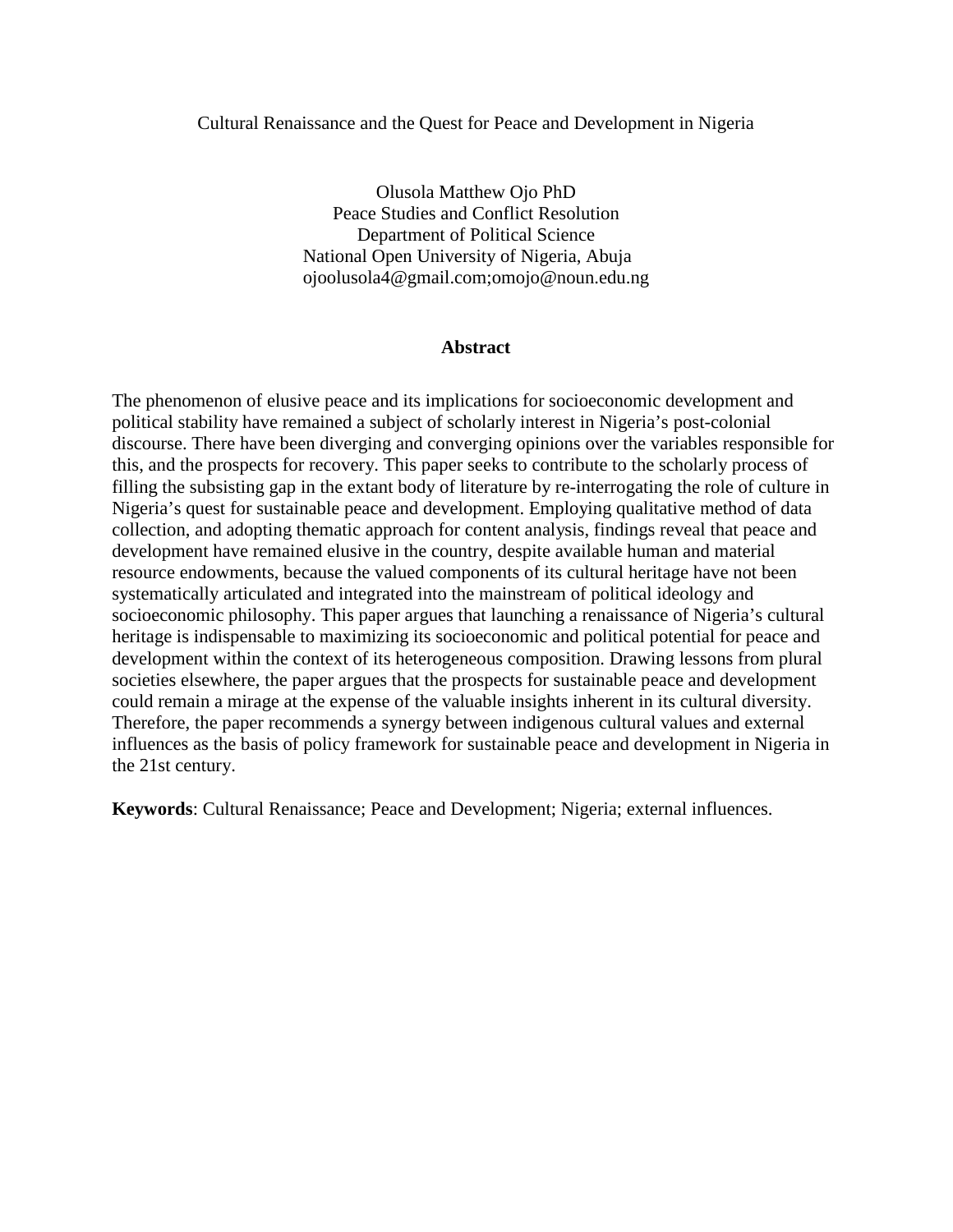# **Introduction**

After a centenary of existence as a political entity, and over six decades of independence, Nigeria has not evolved a coherent development compass despite its abundant human and material resource endowments. Hence, like some other countries in sub-Saharan Africa, the country has not been able to catch up with emerging economies of the contemporary world. Given this developmental dilemma, Nigeria has yet to compete evenly with most emerging economies of the Western Hemisphere, despite its potential endowments for attaining an enviable height within the international political order. A number of variables responsible for this have been identified and discussed in diverse literature with penetrating insight: colonialism, inconsistent policy frameworks, corruption and bad governance, constitutional crisis and incongruous structural crisis, political instability, and protracted internal conflicts (Aboyade, 1976; Nwankwo, 1987; Ekeh and Osaghae, 1989; Onimode, 2000; Akeju et al., 2003; Oni et al., 2004).

Moreover, extant literature has dissected the cultural dimension of developmental paradigms in Nigeria (Ekeh, 1989; Awe, 1989; Falola, 2001; Olomola, 2014).Despite the subsisting discourses on the strategic role of culture in societal development and national integration, successive governments have not maximised the synergy between research and development by translating scholarly discoveries into the mainstream of policy formulation and implementation. Therefore, the lacuna in development paradigm is that the alienation of culture from the frameworks of national development has been responsible for Nigeria's failure to ensure sustainable development as envisioned by past heroes of nation-building. The ultimate concern of this analysis is to reimage the centrality of culture in the development process within the context of the prevailing realities in contemporary Nigerian society. Systematic intellectual engagement on the cultural renaissance at this stage of Nigeria's national life is all the more imperative considering the fact that the role of culture in attaining enviable levels of development in other climes has been widely acknowledged in the literature(Jinadu, 1982; Huntington, 1996; Agbu, 2002; Utomi, 2002).

What is the essence of culture in Nigeria's quest for charting a home-grown path towards sustainable peace and development in an age of globalisation, and information technology? How can various elements of Nigeria's cultural diversity be incorporated into the mainstream of socioeconomic development and national integration? Responses to these intellectual enquiries constitute the defining thrust of this study. As the study will show, it would be grossly misleading to presume that policymakers can build sustainable developmental paradigms on any template that is exclusively alien to Nigeria's historical and cultural realities. Contrary to subsisting sentiments that consider non-Western culture and history as impediments to modernization, social change, and development, this paper unequivocally appraises the inextricable role of indigenous culture in the nation-building process in any given society. Against that background, the paper submits that Nigeria can transform into an egalitarian, politically stable and economically virile society envisioned by its past heroes if its development paradigms are sensitive to and inspired by the cultural heritage and historical antecedent of the people.

There is no gainsaying the fact that culture is the bedrock of society, and it is the fabric with which elements of social order are woven together. As Oguntomisin has posited, culture is all-pervading in the life of individuals and societies, and societies which have constructed their modes of living together socially, and have organized their public life and institutions in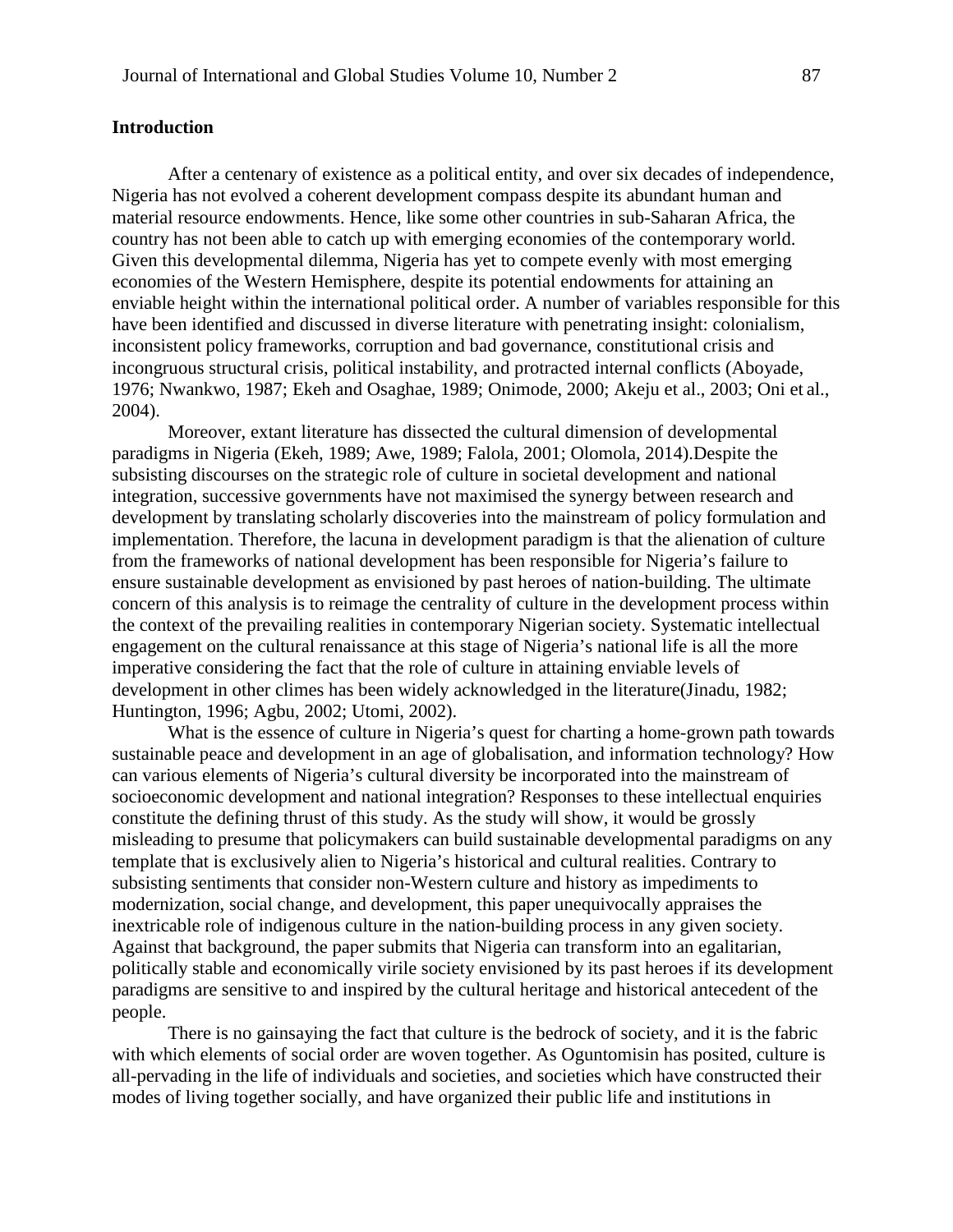consonance with the social realities and values of their culture, tend to be stable (2007, p. 15). Among the most hotly debated issues in emerging economies including India and the Asian Tigers, is the multi-faceted ways in which their cultures have shaped their social philosophy and influenced their development paradigms.

Thus, this study argues that Nigeria's quest for a stable polity and vibrant economy in the 21st century is basically dependent upon the country's ability to manipulate and explore its cultural diversity for positive social change. Both in abstract and concrete terms, Nigeria's cultural heritage is Nigerian identity, and if Nigerians are to develop as a people of common destiny, they must identify with and take pride in their identity. Cultural renaissance is capable of instilling values and virtues of discipline, honesty, trust and patriotism in the people, thereby influencing their social, economic, and political interactions.

With lessons drawn from selected progressive economies in other plural societies, this study contends that Nigeria's quest for prosperous and industrialized society must be rooted in the valued components of the country's cultural diversity. Since history has confirmed that development and national integration do not come by happenstance, it behoves policymakers to harness the tangible and intangible elements of Nigeria's culture towards evolving a united egalitarian society. Thus, this paper seeks to sensitize policymakers on the need to design national political ideology and socioeconomic philosophy based on Nigeria's cultural heritage within the context of its heterogeneous composition and cultural diversity. The scope of this study is not to cover all ramifications of Nigeria's cultural plurality as it relates to development and national integration. Therefore, a few examples are randomly drawn from among selected ethnic groups across the country and used as tools of analysis.

This paper takes cognizance of the essence of interaction with other cultures for ensuring sustainable development, especially in this era in which globalization has compressed the world into a global village. Hence, it posits that despite the significant role of culture in development, no nation can experience development by relying exclusively on its cultural legacies. Therefore, this paper carefully avoids over-romanticizing Nigeria's cultural heritage in the course of ensuring sustainable development and propagates advocacy for a synthetic development paradigm designed from combined elements from both Nigeria's cultural heritage and subsisting instruments of development from external extractions.

#### **Conceptual Clarifications**

#### **Cultural Renaissance**

The phenomenon of cultural renaissance cannot be properly clarified without proper understanding of culture itself. Hence, an intellectual construct of the concept of culture is germane to this study as much as cultural renaissance itself.

Culture is a dynamic and complex phenomenon which has been exposed to heated and controversial debates by scholars and analysts. Despite its complex and fluid nature, culture is generally perceived as the total way of life of a people in a given society. Indeed, most definitions of the phenomenon have been largely explained from this popular construct. Either in the primitive age or in modern times, culture encompasses that complex whole which includes shared ideas, knowledge, belief, art, morals, law, custom, and any other capabilities and habits acquired by man as a member of society among other differences (Ogunniyi, 1989, cited in E.B. Tylor, 1871). Ralph Linton seems to have embraced this enduring worldview of culture when he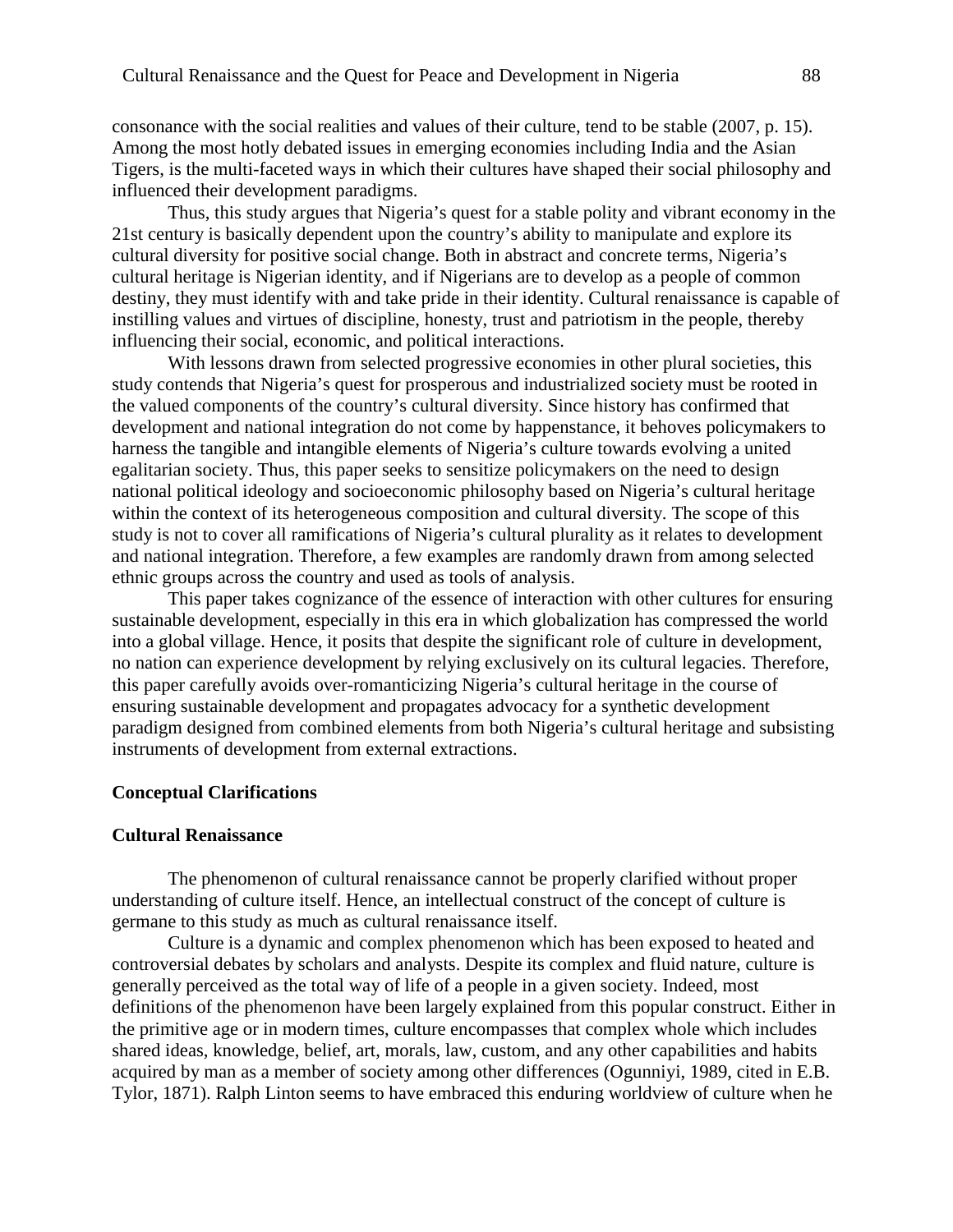argues that "the culture of a society is the way of life of its members, the collection of ideas and habits which they learn, share and transmit from generation to generation" (Haralambos  $\&$ Holborn, 2004, p. 790). In a somewhat related sense, UNESCO (2002) defines culture as:

The set of distinctive spiritual, material, intellectual and emotional features of a society or a social group, encompassing, in addition to art and literature, lifestyles, ways of living together, value systems, traditions and beliefs (Isola, 2010, p. 28).

Perhaps it is in this context that Ekeh (1989, p. 2) notes, inter alia, that culture analyzes and interprets the institutions, values, norms, ideas, and ethos of society, as well as the attitudes and behaviours of its individuals, that survive the passage of time, in diachronic direction. On his own part, Yakubu, cited in Babawale, (2007, p. 8) suggests that:

. . . for human beings to build houses, cultivate farms, construct bridges, dams or electricity-generating plants, provide qualitative formal education, manage successful businesses or organizations, control popular diseases, prevent or cure sickness and diseases, ensure social trust, good governance, law and order, etc, they need an established albeit critically receptive body of ideas and beliefs, designs, techniques and methodologies, rules and regulations, i.e. a culture.

The above definitions indicate that humans are cultural beings, as everything about them from the cradle to the grave is basically organized around the order of culture. Thus, Haralambos and Holborn (2004, p. 801) submit that:

Individuals are born into particular cultures and these tend to shape the way in which they see the world—their maps of meaning. However, these maps of meaning and their associated cultures change as history unfolds and as members of social groups actively create new cultures at will. Cultures always relate to experiences and sets of material circumstances and are always partly shaped by pre-existing cultures.

In that regard, culture is thought of as a set of blueprints for action, as it provides a people with the guideposts for all of life's activities. Suffice it to say, therefore, that the political order of a people, their craftsmanship, their communications system, their conflict management strategies, their family life, their economic activities, and their environmental management designs, among other factors, are all products of their cultural heritage. Huntington (2002, p. 41) convincingly evaluates the symbiosis between culture and civilization thus:

> Civilization and culture refer to the overall way of life of a people, and a civilization is a culture writ large. They both involve the value, norms, institutions, and modes of thinking to which successive generations in a given society have attached primary importance.

On a general note, cultures everywhere are fluid, complex and adaptive to change and continuity in time perspective, and exert domineering influence on the sharers both, either tangible or intangible. The tangible components of cultural heritage may be seen and touched, and include carvings, statues, paintings, monuments, sites and landscapes; while the intangible elements, which can be felt, practiced and experienced, include languages, oral traditions, literature, customs, dance, legends, rituals, festivals and various skills which constitute that what gives cultural identity to a people (UNESCO, 2002; cited in Isola, 2010, p. 29).

Isola explores the symbiosis between tangible and intangible elements of culture by stressing that: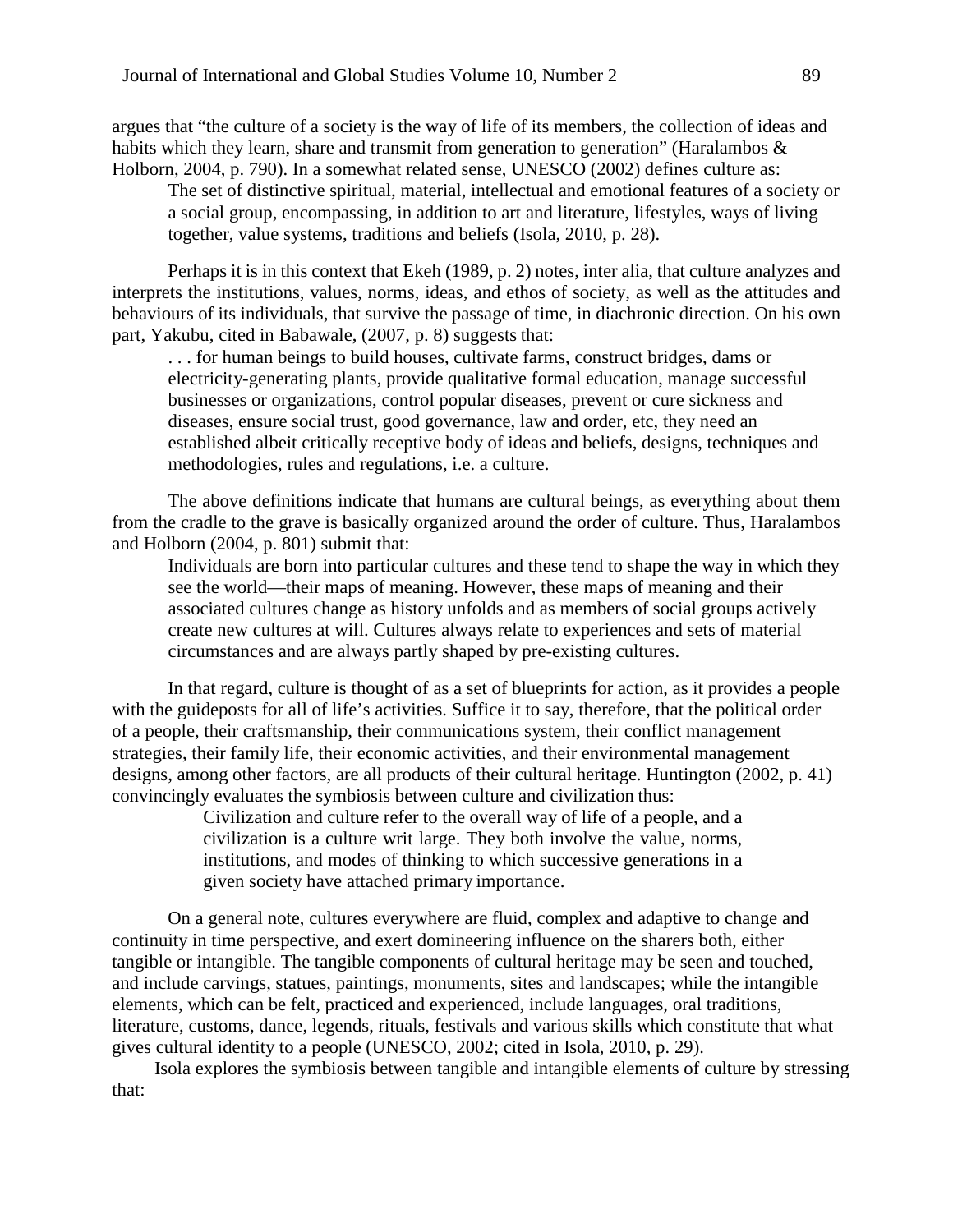. . . it is the intangible aspects of culture that sustain the tangible aspects because it is the intangible through stories, folktales, proverbs, idioms, taboos, and poetry, that teaches those valuable ideas as dignity, hope, sense of duty, hard work, faithfulness, accountability, transparency, honour, and other human qualities (Isola, 2010, p. 29).

It is pertinent to note, however, that one major way of determining differences among cultures across the globe is the extent to which a particular group of people have manipulated their cultural values towards the development of their respective societies.

The foregoing seeks to provide a leeway to a proper understanding of cultural renaissance, particularly within the context of this study. Cultural renaissance refers to awakened consciousness towards the appreciation of a people's cultural heritage and indigenization of knowledge systems for national development, socioeconomic transformation and national integration. Cultural renaissance triggers critical reflections on the beauty of a people's cultural values with a view to relating effectively with indigenous arts, philosophy, languages and history. The essence of cultural renaissance as articulated by Oloruntimehin (2007) is quite revealing:

- (i) To be a movement in the direction of rediscovery of knowledge, ideas and institutions;
- (ii) To lead to a rediscovery of self-identities shorn of the denigrating images of a past characterized by oppression and denials by others who had either enslaved or colonized our peoples, establishing in the process alien rule and institutions over our continent and over our people in the Diaspora;
- (iii) To find expression in new directions to rebuild our societies and states, and their related institutions on the basis of continued contributions to the knowledge of ourselves, our relations with the rest of the world, as well as of our needs for one another, as Africans within Africa and as Africans in other continents; and
- (iv) Based on levels of achievement on goals listed in (i) to (iii) above, to lead to the emergence of leadership elites in our various communities and nation states who would be committed to new forms of social order that would project distinctive core African identities and values upon the international community. In other words, that our knowledge of our heritage as Africans would have been brought to bear upon the manner of arranging our lines, our societies and states away from the paradigms, structures and values of inherited from colonial states and their institutions.

A critical analysis of the foregoing suggests that retreat to source which cultural renaissance implies is not a mere attempt to take stock of the past. Rather, it is a purpose-driven inquiry or interrogation into the values and ideals inherent in African cultural heritage and historical past with a view to designing alternative frameworks and methodologies for addressing Africa's contemporary challenges without necessarily disclaiming the essence of orthodox initiatives. No society can record achievements politically, socioeconomically or otherwise without constructive interaction with veritable elements of its cultural heritage and belief systems. If Nigeria is to set its development compass aright and contribute significantly to human civilization, the role of culture cannot be underestimated. This is so because a common assumption by many societies is that when a people embrace their cultural heritage and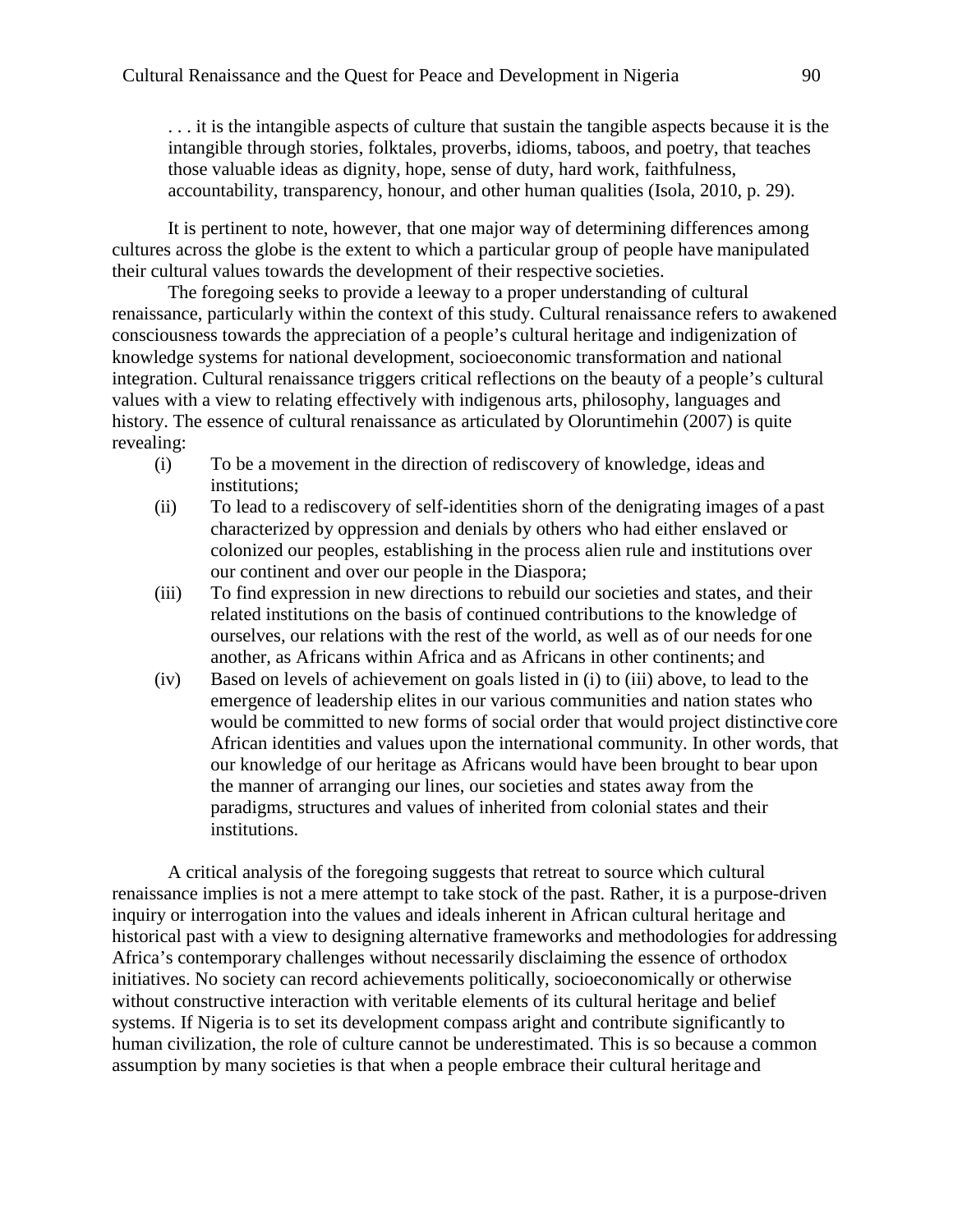ideological worldview, it will influence their development agenda on the basis of increasing indigenous knowledge systems.

It is interesting to note that while Africans attach negligible importance to various enviable aspects of Africa's cultural heritage, traditional practices and belief systems, they are being embraced by other peoples in Europe, the Americas, Asia and the Caribbean and infused into the pedestal of their development agenda. For instance, certain belief systems associated with Yoruba culture are being embraced by other peoples in Cuba, Brazil, Haiti, Jamaica, Mexico, Colombia, Venezuela and the United States. Besides, African arts and crafts are being fast embraced in various parts of the Western world for entertainment and economic purposes. Apparently, great leaders who have transformed their societies have not taken the role of culture for granted. With specific reference to Nigeria, the challenge is that policymakers should design national political ideology and socioeconomic philosophy based on the country's cultural diversity within the context of its heterogeneous composition.

#### **Development**

Development has remained a nebulous phenomenon, often used interchangeably with related terms such as progress, growth, improvement and reduction in inequality. Nevertheless, certain distinguishing characteristics explain the distinct nature of development both in theoretical and practical terms. World Development Report (WDR) (1992) sees development as improving the well-being of people as it tends to raise their living standards and improve equality of opportunity across all strata of the population within a given political society.

Early ideas about development were hugely influenced by the modernization orthodoxy. He notes that stage of theory depicts societies as passing through distinct phases—primitive stage, pre-takeoff, take off, drive to maturity, and the stage of high mass consumption to development—which was one of the remotest attempts to explain development within the context of modernization (Akokpari, 2009). The central argument of modernization theory is that the transition from one stage to another was facilitated by free trade, which constitutes a veritable path to growth and development.

The orthodox line of exploration specifically conceived development in economic terms, using conventional measures of economic activities such as GDP, GNP, inflation, and balance of payments as indicators of social welfare (World Bank Report, 1992; Akokpari, 2009). This orthodox perception of development has continued to influence the thinking of development institutions, including the World Bank and other regional socioeconomic institutions. Thus, in its 1991 "World Development Report" the World Bank submits that "the industrial countries of today grew prosperous through trade. Hence, no efforts should be spared to ensure that developing countries can follow that same path to development."

There is, however, an emerging paradigm shift in the perception of development to the effect that it should not be measured merely from economic terms but from a holistic problemsolving perspective, as it is said to imply creative responses to social, political and economic affairs, including ecological and human security concerns. Thus, Babawale (2007, p. 14) argues that development must involve two basic processes: first improving and refining that which is already in existence and adapting it to contemporary requirements; and second, finding solutions to the new problems or new forms of solutions to old problems. Put succinctly, sustainable development requires the present generations to take account of the full range of physical, human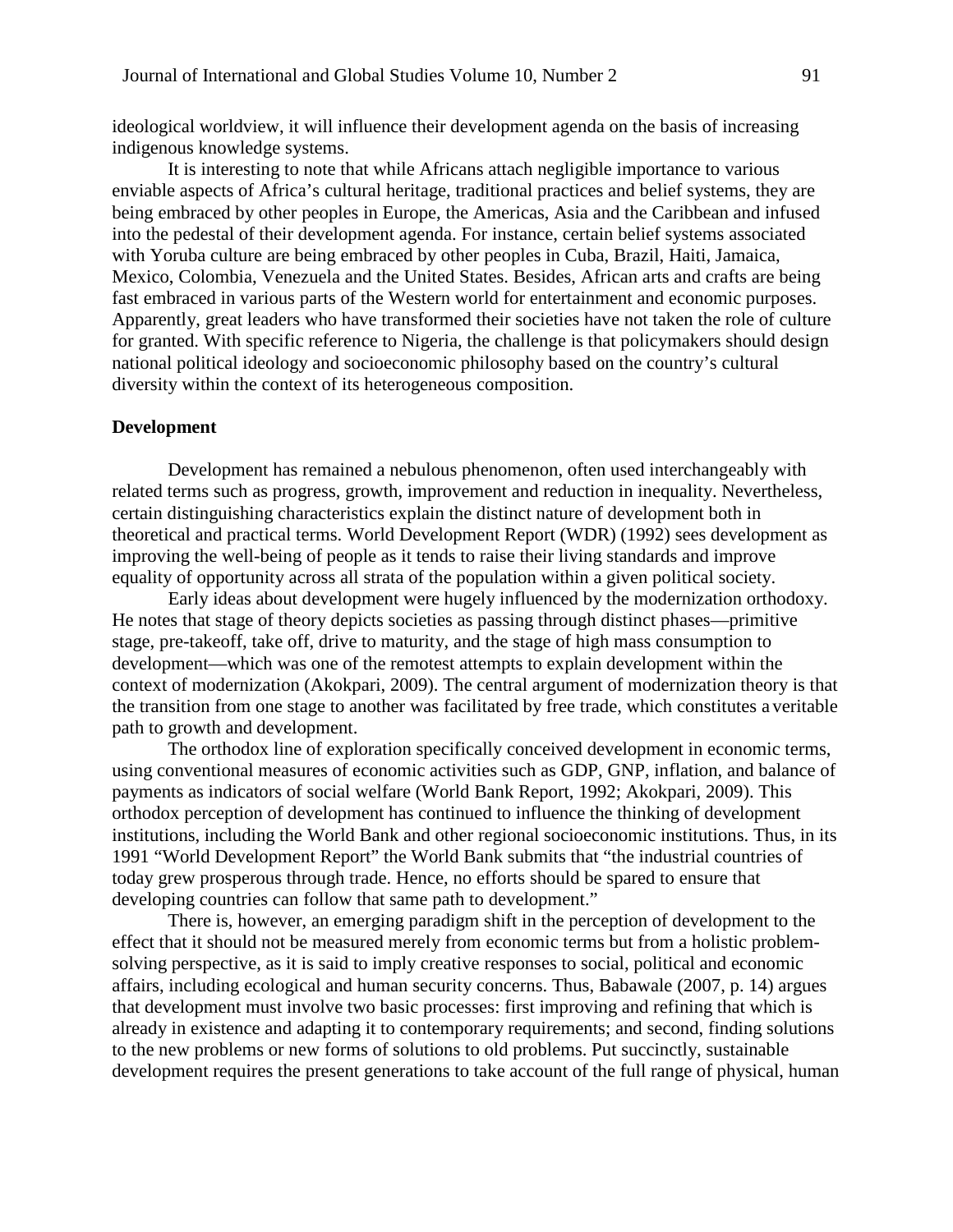and natural capital that will determine their welfare and their bequests to their successors (WDR, 1992, p. 34).

It is within this all-encompassing thinking about development that sustainable peace could be construed as it explains improved quality of life for the people without undue discrimination. In other words, peace is derived in an atmosphere of sustainable development and human security. The argument here is that experiencing sustainable development by any society will remain a mirage if the developmental process is defined at the expense of cultural realities of the people.

With specific emphasis on Nigeria, the present study advocates a paradigm shift by dissuading policymakers from embracing Western initiatives for development at the expense of Nigeria's cultural diversity. For development to be sustainable, the survival of the coming generations must not be compromised as the present generation adopts surviving strategies. Suffice it to say that if today's development initiatives are alien to Nigeria's cultural heritage, the identity and sense of belonging of future generations are hanging in the balance. Hence, for the peace of future generations to be ensured in the context of sustainable development, there is need for deliberate development policy actions that will be situated within the realities of Nigeria's historical antecedent and cultural heritage.

# **Culture and Development: Establishing the Nexus**

The phenomenon of development is not what a people experience by happenstance. Rather, it is a dynamic process, which can only be accomplished through total commitment and determination by the people concerned. This study has revealed that culture determines the way people act, the manner in which they relate to others and even the way they perceive the events happening around them. Therefore, any meaningful development roadmap cannot emanate in isolation from the cultural context of a people. In practical terms, this suggests that, in order that Nigeria would emerge in the  $21<sup>st</sup>$ century as a dynamic, productive and competitive economy, policymakers must take cognizance of the strategic role of culture in their development policy actions. Proper understanding and appreciation of a people's values, norms, accepted practices, and traditional institutions constitute the basis on which development foundations could be erected. Biobaku stresses the danger that alienating from culture has on national development when he says that:

Unless we have discovered our roots and are rooted in the lores and mores of our people, we are in danger of a false modernisation in which we might gain this world only to lose our souls as Nigerians (Akinjogbin, 1998, p. 1).

Likewise, Ade Ajayi corroborates this in a more convincing way when he argues that: Our planners need to abandon the imported model of modernisation. They need to educate themselves in the reality of our society in the past and how it evolved from the past. They need a healthy understanding of our history and our traditional culture so that they can be part of the dialogue between the past and the future and confront the past in our present rather than continuing to waste effort in trying to run away from it. . . . To be effective, development must be grounded consciously in our cultural heritage (Ajayi, 2000, p. xxvii).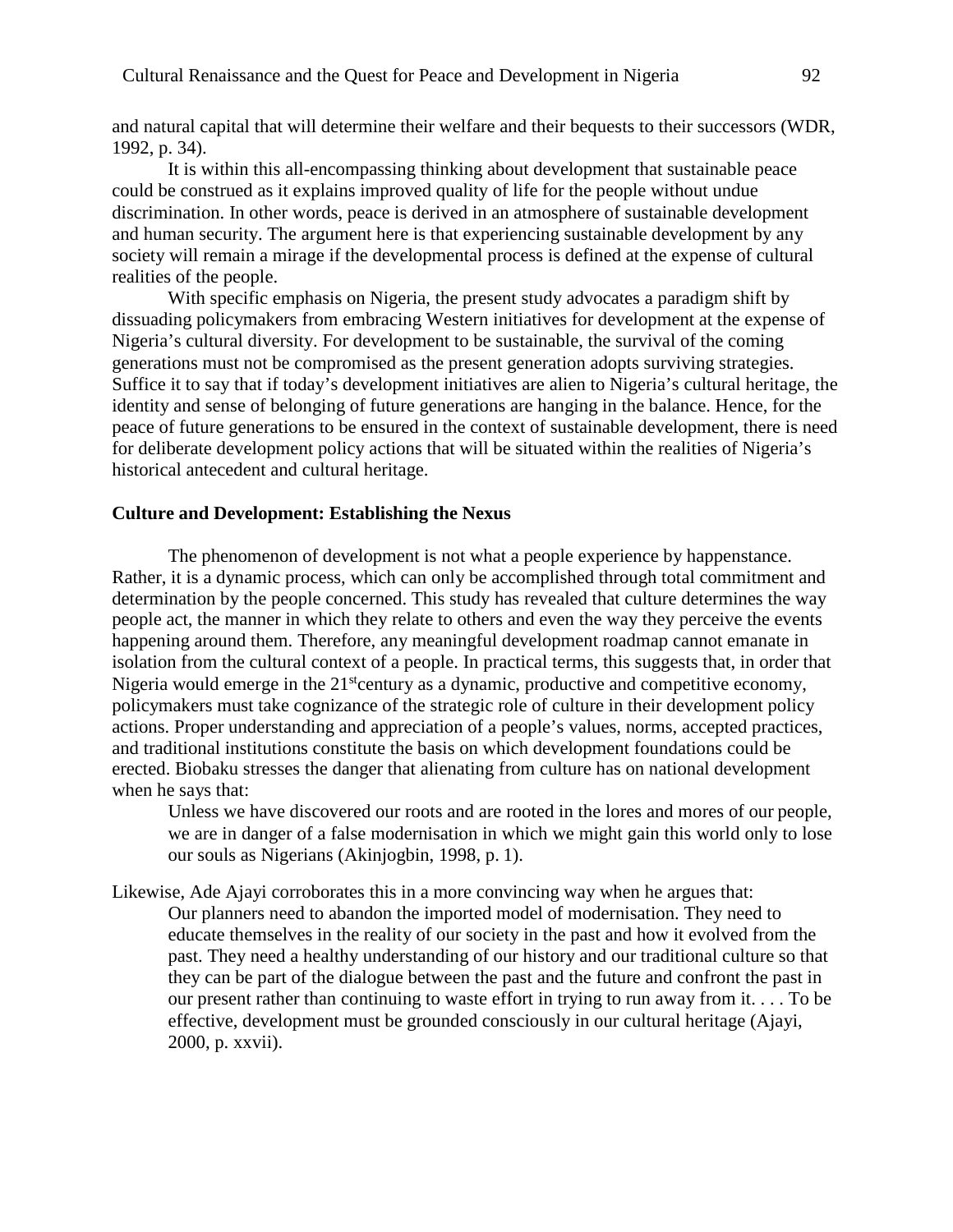Indeed, Akinjogbin (1998) clearly attributes the failure of Nigeria to accomplish sustainable development in its first 25 years of Nigeria's post-colonial epoch to the insensitivity of successive governments to the essence of culture in development:

. . . it has become clear that in the last 25 years, we have failed both to modernise and to gain our souls precisely because we have not paid sufficient attention to our past but have constantly looked outside for solutions to our economic and political problems. Events have shown that other people's solutions are not necessarily efficacious in the treatment of our indigenous problems. A greater awareness of our past and the application of our historically tested solutions to our problems may lead us to real progress (1998, p. 1).

What the foregoing suggests is that socioeconomic development and political transformation of monumental value cannot be sustained in any given society that insulates its development paradigms from its cultural and historical legacies. It is therefore imperative for Nigerian leaders to steer the course of cultural renaissance by looking inward and extracting the valued and veritable aspects of Nigerian culture into the mainstream of Nigeria's political ideology and socioeconomic framework.

In his *Black Man's Dilemma*, Oyebola (2002) argues that if man actually originated from Africa as archaeology claims, then prevailing realities across the continent have negated such claims:

In terms of invention, discovery or better means of production and the conquest of harsh climatic and physical conditions . . . the black man has made no remarkable progress. It has been particularly noticeable that since the Industrial Revolution Europe and America have remained the world's centres of progress. The Chinese had for centuries made significant contributions to civilization. And in terms of effective and rapid adaptation of modern science and technology to production techniques, the Chinese and Japanese have made, and are still making important contributions to modern civilization and progress (Oyebola, 2002, pp. 12-13).

The point here is that Africa is not getting along in development terms because its people are not relating well with their history and culture. The leeway for development in the Western world and emerging economies in Asia and the Caribbean is firmly rooted in the philosophical thought and ideological worldview of their respective societies. Nigeria has been grossly engulfed in development dilemma after a hundred years of amalgamation because policymakers seem to have paid little attention to the essence of its culture as a viable ideological compass for sustainable development rooted in its cultural diversity. There is the need for policymakers and other stakeholders to:

go back to the drawing board and re-enact a roadmap for development board and worthy polity inherently engrafted on the culture and traditions of the Nigerian peoples within the context of her complex historical antecedent and heterogeneous backgrounds in rational interaction with the dynamics of globalization and on the underlying principles of the 21stcentury'stechnological and scientific discoveries (Babawale, 2007).

This simply suggests that neglect of cultural heritage and traditional practices have remained major obstacles to development and national integration. Nigeria has experienced continued institutional failure and socioeconomic retrogression in its effort at building a virile and dynamic political economy because it has not taken maximum advantage of the cultural underpinnings of its development process. By extension, sustainable peace and security have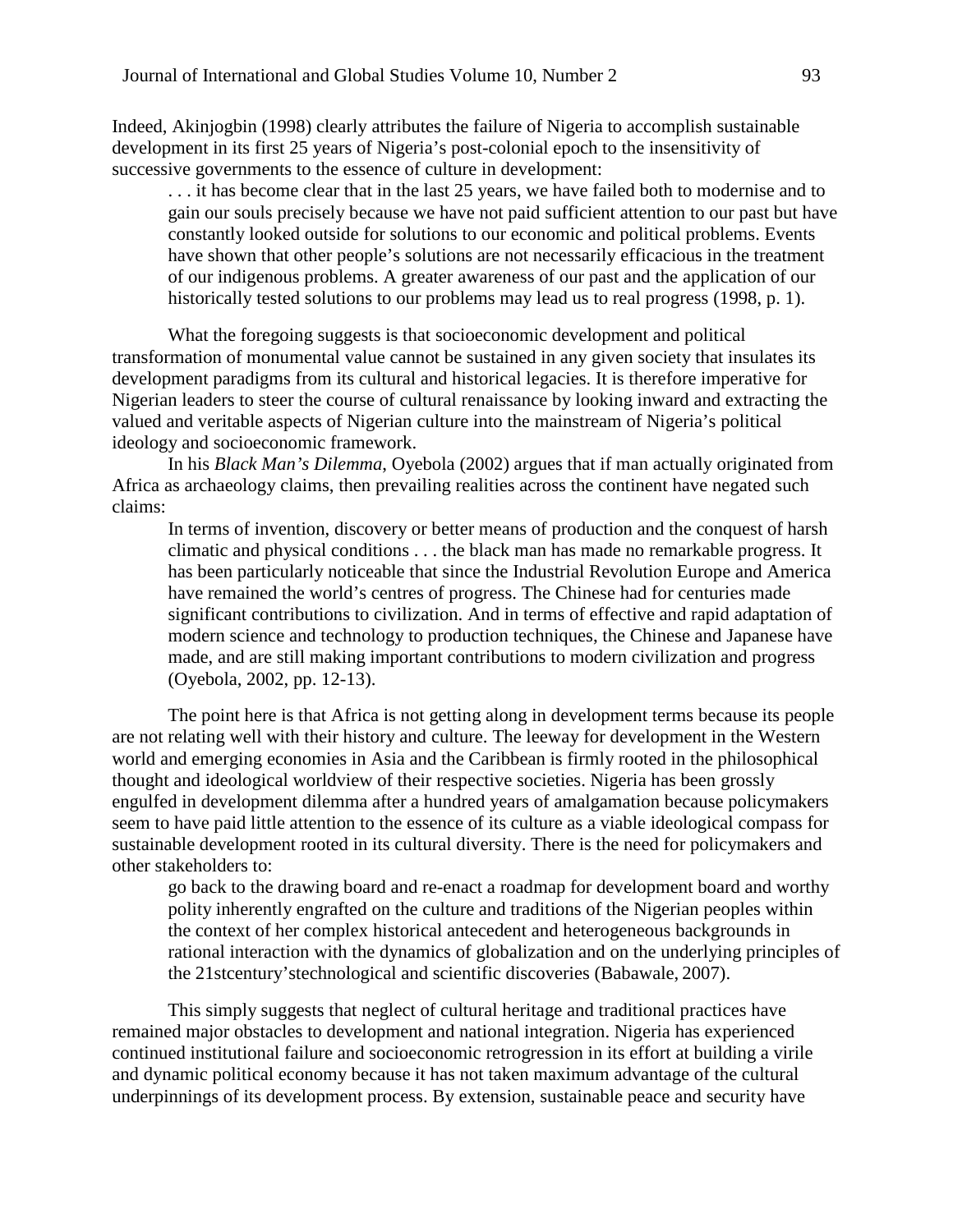remained elusive in the country because Nigeria has yet to experiment the hypothesis that cultural complexity may play a positive role in national integration. Thus, ethnic fragmentation has intensified internal conflict with the devastating consequences on the quest for development rather than drawing strength from the matrix of cultural diversity.

#### **Nigeria's Cultural Diversity in the Context of National Development**

As indicated earlier, the scope of this study is not to cover all ramifications of Nigeria's cultural plurality in view of the implications for development and national integration. On that note, examples used as tools of analysis are drawn from among selected ethnic groups across the country. The whole idea is to demonstrate the riches of Nigeria's cultural diversity as expressed in its heterogeneous complexity, which has great potential for development, self-reliance and egalitarianism.

Among the Yoruba of southwest Nigeria, the philosophy of *Omoluabi* encapsulates good character, mutual trust, tolerance, selfless service to humanity, loyalty to traditions, honesty in public and private dealings, dignity of labor, self-respect, courage, equity and self-discipline. This consciousness can be infused into Nigeria's value system to inculcate virtues of human dignity and selfless service in the citizenry. *Omoluabi* philosophy will enable the leaders to recognize that being public figures does not make them super humans and so they need to serve the people through the medium of the offices they occupy.

Moreover, among the Igbo, justice is considered the web of society. Using the complex and dynamic sub-structure of the spider's web, the belief of the Igbo is that the network of societal linkages is constituted primarily by individual Igbo persons, who as members of the community function in different capacities in the corporate interests of all. The idea is that a spider's web is a complicated network of these points. Despite the seeming independence of these points, they are yet so linked to each other that one is not unilaterally relevant for the spider and for itself unless they are knitted together. Indeed, any disturbance of one point is a disturbance to the entire web. What this simply suggests in Igbo cultural heritage is that an individual is not an island, and at the same time, the society cannot exist at the expense of individual members of that society (Otakpo, 2009).

This laudable cultural value of Igbo extraction can impact positively on Nigeria's national life in that the development of society could be construed from the contribution made by individuals in the collective interests of all and sundry within which context social justice could prevail. In a similar vein, the public space concept in most Igbo communities is construed as a forum for debate about how and what is good for the collective members of society. The public space is a traditional republican system, an Igbo court of wisdom where all well-informed citizens converge to evaluate alternative problem-solving initiatives and reach considered compromise about basic political, moral, and judicial concerns. In this court, the Igbo examine issues of public interest critically and arrive at a collective decision for the common good of society. Ideals of good governance and participatory democracy can be drawn from this Igbo political and judicial philosophy.

Also, the traditional Hausa philosophy of humanity presupposes submission to the will of God and caring for others in the society. The Hausas share the worldview of a good and respected man as one who is religious (*mai adini mai Immani*); respectful towards others (*mutunci da ladabi*); and is helpful, cheerful and generous (*mai kirki, mai mutunci mai fara`a*) (Abdullahi, 1986). A man of high principle in society is so considered when they possess these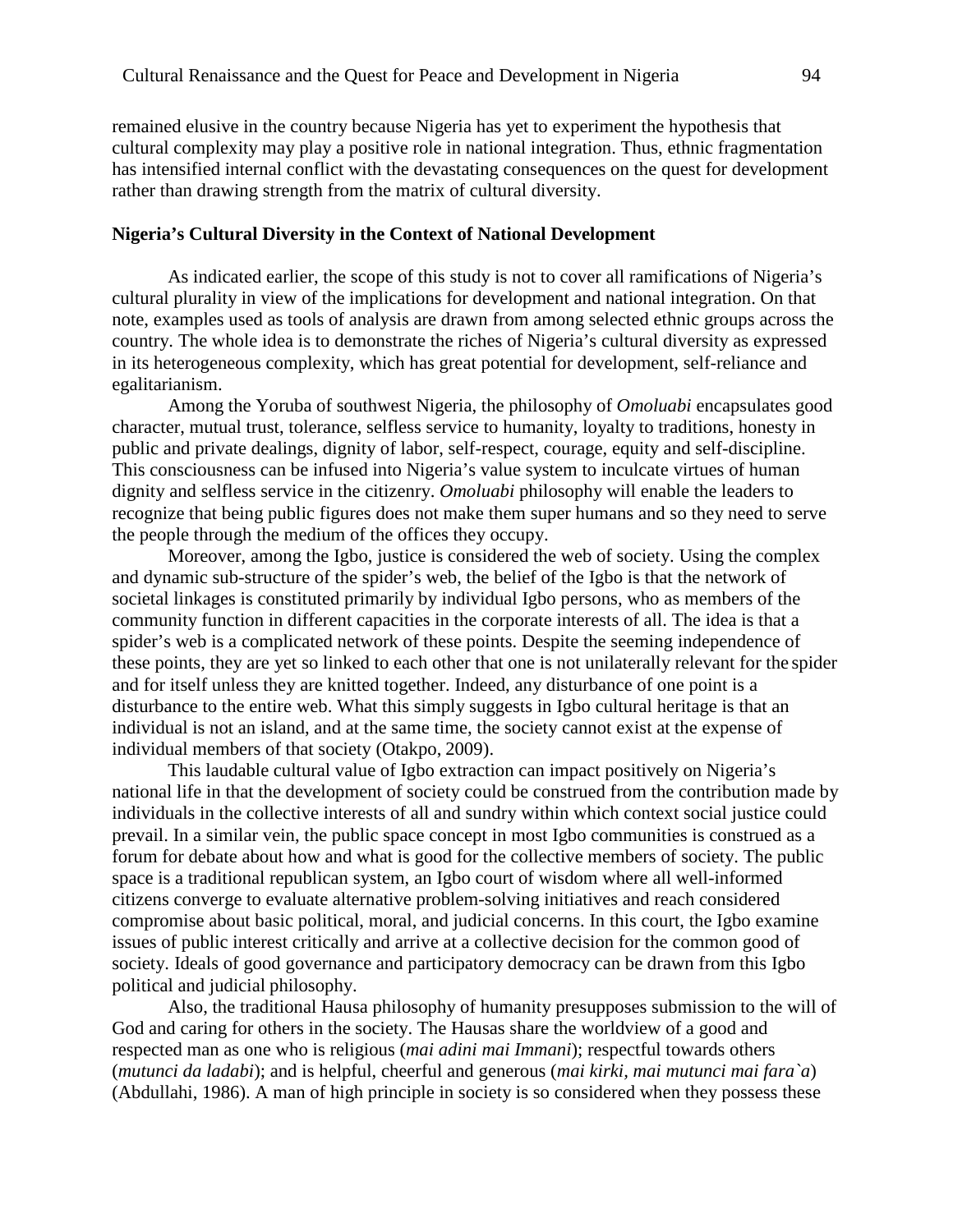attributes. This simply suggests that when a people of common destiny put God first and are inclined towards good neighborliness, commitment and mutual respect, they have the tendency to develop and progress. If these values and ideals are infused into Nigeria's political ideology and social philosophy, they would form the basis for national integration within the context of collective responsibility. This implies that Nigeria's cultural diversity is enviably rich and full of inspiration and vitality, so much that its imperatives for Nigeria's political, social and economic growth and development cannot be over-emphasised (Babawale, 2007).

Apart from their specific polarities, the cultural elements of various ethnic groups across the country have areas of similarities that express a common sense of historical background and cultural identity. For instance, various ethnic groups in the country have handed down to their successive generations the values of industry, creativity, art and craft, music, agricultural practices, and trade and commerce for self-satisfaction and societal development. If the government, which has the constitutional responsibility to formulate policies relating to governance and management of human and material resources, can look inward and incorporate these values into Nigeria's national life, the development process would have proper footing. Incorporating traditional value systems and indigenous craftsmanship into the country's educational curriculum for instance will infuse in the youth a sense of pride in their historical past and offer them the spirit and culture of entrepreneurship and service to humanity.

Appreciating Nigeria's historical past and cultural heritage will go a long way in invalidating the misleading and distorted Eurocentric prejudice systematized and institutionalized by armchair anthropologists and historians of Western extraction to the effect that Nigerians in particular and Africans in general are a people without history and culture, and without a sense of purpose and industry. These agents of imperialist ideology have criticized and condemned Africans as being lazy, lacking in motivation and energy or drive, or as having a laissez-faire attitude towards life in general (Abdullahi, 1986). This misleading and fallacious distortion which was a product of colonialism aimed at ensuring that Nigerians lose a sense of pride and confidence in their own culture and history (Babawala, 2007). In other words, colonialism has deceived Africans to develop a repugnant inclination against anything indigenous and identify with anything Western as though it is superior by all standards: Western science and machines, Western language and literature, the Western system of the nation-state and its ideology, Western tastes and patterns of consumption, and so on (Afigbo, 2006). This explains Nigeria's attempt to mimic Western orientation, ideology and social practices without carefully considering the implications for Nigeria's socio-cultural topography. Consequent upon that, there have been far-reaching prejudices against everything traditional, thereby resulting in a serious development dilemma in the country.

The telling point, therefore, is that to build national unity based on shared values and consensus within which context development could be experienced, culture has a significant role to play. To accomplish this task, governments, researchers and other stakeholders must pull resources together and beam a searchlight aggressively into the histories of Nigeria's many nationalities with a view to designing a synthetic national culture with which all constituent units will commonly identify (Afigbo, 2006). It must be appreciated that meaningful progress can only be made in the future when people share the values and legacies which their past has bequeathed to them. And Africa's past was full of values and potentials to be proud of. Kwanme Nkrumah puts this in proper perspective when moving the motion for Ghana's independence on July10, 1953, and says: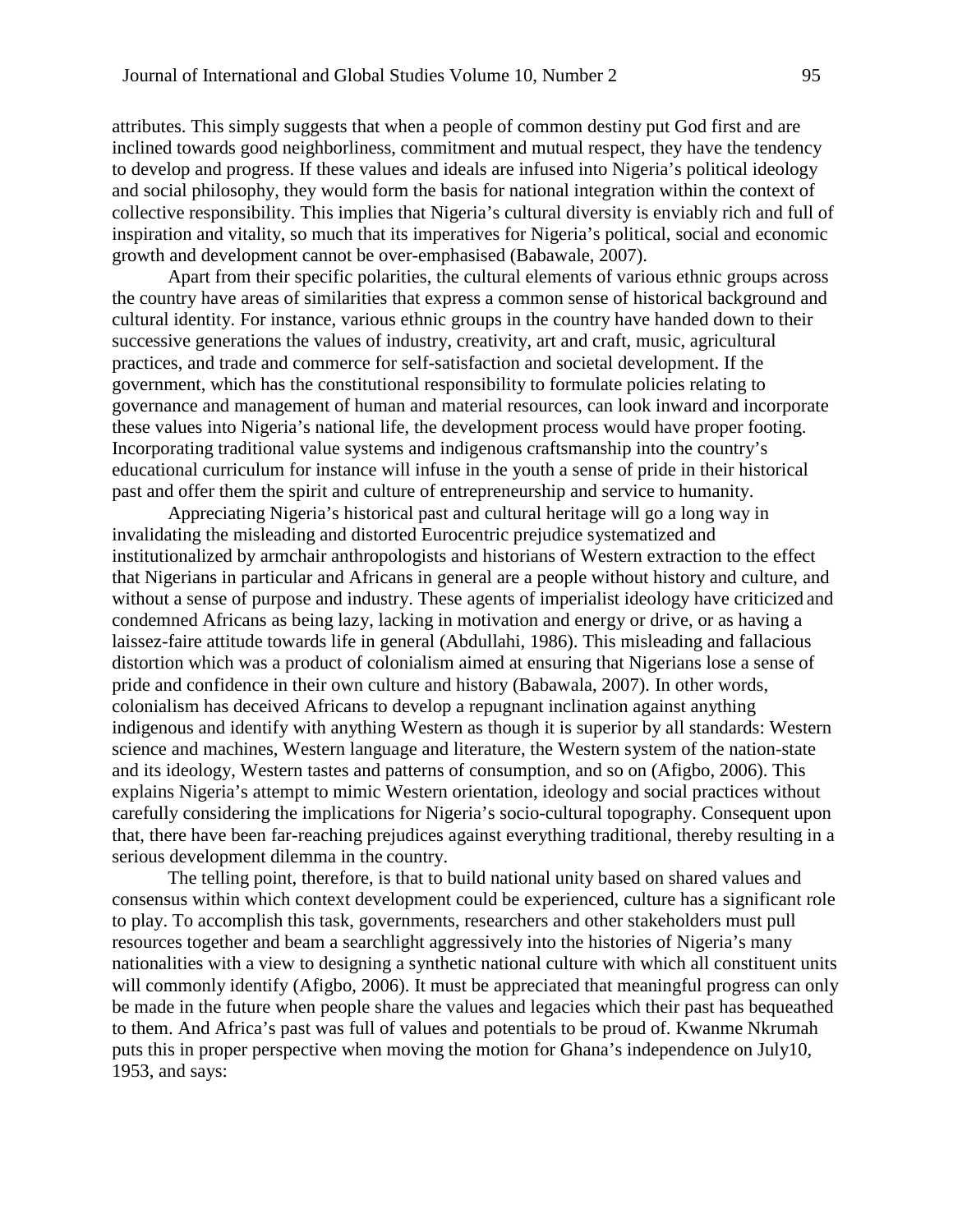In the very early days of the Christian era, long before England had assumed any importance, long even before her people had united into a nation, our ancestors had attained a great empire . . . . There was trade in copper, gold and textile fabrics, and jewels and weapons of gold and silver. Thus, may we take pride in our past, not out of romanticism, but as an inspiration for the future. It is right and proper that we should know about our past. For just as the future moves from the present, so the present has emerged from the past. Nor need we be ashamed of our past. There was much in it of glory. What our ancestors achieved in the context of their contemporary societies gives us confidence that we can create, out of their past, a glorious future, not in terms of war and military pomp, but in terms of social progress and of peace (Debroy, 2001, pp. 189-190).

What could be deduced from the forgoing is that African cultural heritage is not inferior to other cultures elsewhere, and that as other nations built successful and prosperous societies from the legacies of their past, so do Africans possess a past that has a stake in their present quest for development in the interest of the generations yet unborn. Indeed, emerging realities about Africa's development challenges are pointing to the need for stakeholders to look inward and depend less on external initiatives. It is apt to note that prevailing security and socioeconomic challenges that have compelled many Nigerians to embark on forced migration to other climes as well as Nigeria's struggle to gain a pride of place in the international political economy are all indices of a development deficit. The fact, therefore, remains that the pragmatic remedy to this dilemma is finding actionable response to the country's development problems, which requires adopting tangible and intangible elements of its cultural diversity. Countries of the world with success stories have tread this path—be it in the Americas, Europe or Asia. No nation can shy away from its past in its aspiration for national development and integration.

Agbu (2002) inextricably relates the Japanese enviable level of development, which Japan had accomplished within the period of 50 years, to the country's keen identity with its history and culture. He stresses that the role of culture as both a social instrument and economic motivator cannot be discountenanced in the Japanese worldview. He goes further by noting that the same vigor and fervor which drives the average Japanese person to be achievement-oriented and successful could be found replicated in the passion with which Japanese history, artefacts and monuments were preserved and observed. Though Japan is basically poor in natural resources and ill-provided with land suitable for urbanization or agriculture, the maximization of the valuable aspects inherent in its rich cultural heritage and historical past have contributed immensely to the transformation of that country into a dynamic industrial society (Agbu, 2002). Discipline is so ingrained in the psyche of the Japanese that there is an unwritten rule about code of conduct such as shunning bribery and corruption in public and private life. Moreover, as part of proactive policy framework on the trajectories of culture and development, the Japanese government infuses Japanese culture into the educational curriculum, using indigenous language as a vehicle. This drives development in Japanese society because the adoption of indigenous language as vehicle of learning influenced better understanding of science and technology within the spectrum of Japanese sociocultural reality. All these are evidence of respect for cultural heritage which have translated to impacting positively on the economy and acted as a good foundation for technological progress.

The stark reality is that Nigeria's quest for translating potential prosperity into reality in the 21st century is dependent upon its ability to fix domestic challenges and join the team of productive economies. In accomplishing this laudable national aspiration, Nigeria's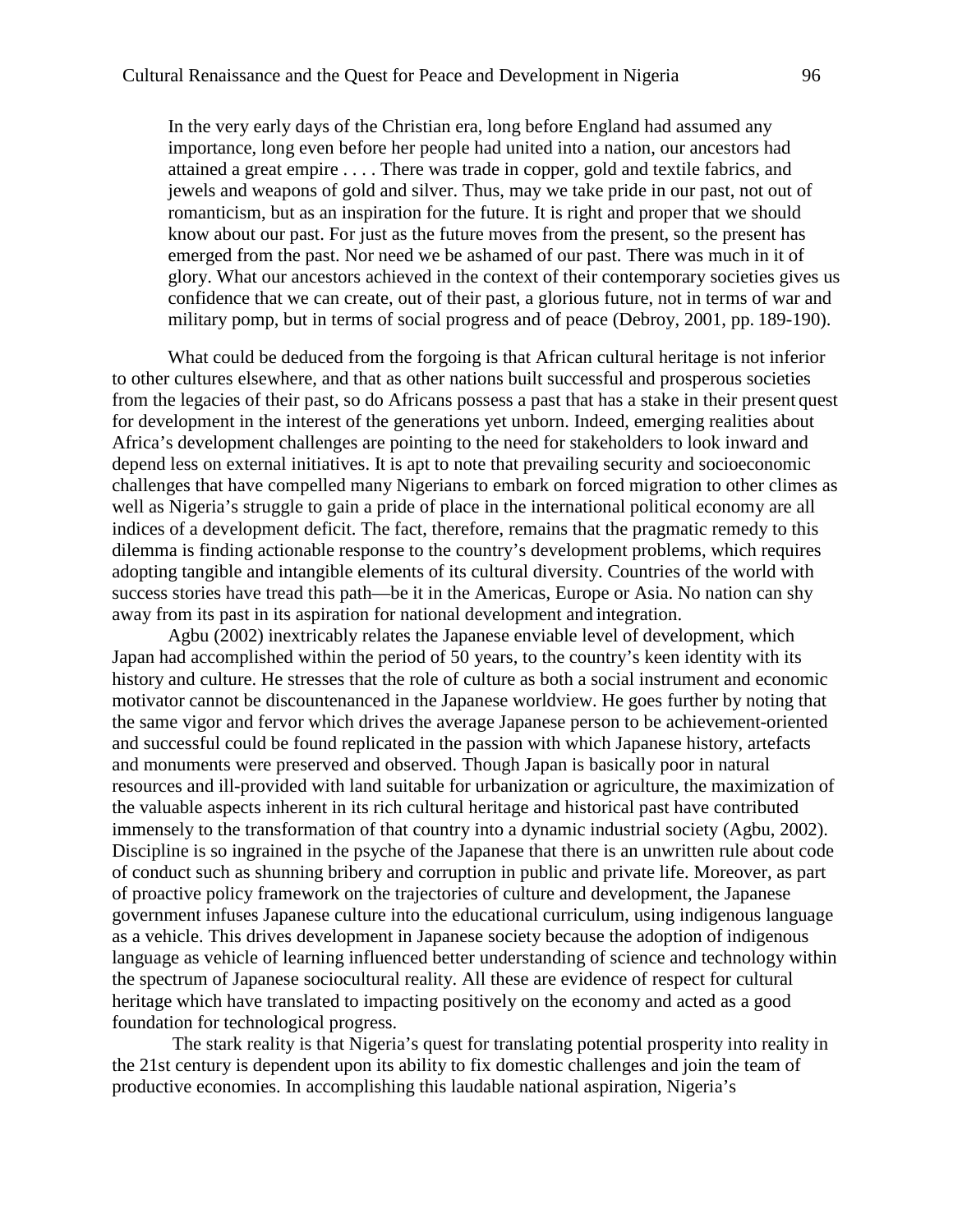policymakers may have to borrow a leaf from Japan by formulating development-inclined education policy that recognizes the primacy of culture with indigenous languages as vehicle of learning delivery. A country is the architect of its own destiny. Nobody from another man's land will come and build Nigeria for Nigerians, and engaging them in the process of nation-building in this perspective entails relating with the culture and history of Nigeria.

There are many areas of Nigeria's traditional life that can be infused into modernity and civilization through research and technological innovation. African traditional medical services can provide superb alternative health delivery and health insurance schemes. For instance, the *ajesara,* and *ajidewe* native health insurance initiatives among the Yoruba can be scientifically researched and infused into Nigeria's domestic health scheme. In the security sector, the o*kigbe*  and *afeeri* inherent in Yoruba indigenous protective initiatives can be infused into national security measures as an alternative to orthodox models for the security agents. Moreover, *ofe*, *arinnako* and *egbe*, which are elements of native intelligence for transport, can be revolutionized into an alternative transportation system. What needs to be done is to conduct research in these areas and relate them with orthodox science and technological advances in the context of modernity and civilization and embark on producing them in commercial quantities for public consumption. If research is conducted in these areas, and they are found to be problem-solving without involving diabolical practices that could be injurious to public safety and social cohesion, they will definitely complement orthodox developmental initiatives. Despite dissenting views by antagonists of indigenous medical practices, there is no gainsaying the fact that the health sector has much to gain from harmonious synergy between traditional and orthodox medical practices. The role of the African intellectual elite in accomplishing this giant stride is carefully articulated by Afigbo when he submits that what is needed isthe:

rehabilitation of academic institutions within the black African world and the empowerment of black Africa's intellectual elite from within so that they can outgrow the apron strings of their Western and Eastern counterparts. With this, our intellectual elite should become their own masters and achieve the freedom to think their own thoughts, construct their own paradigms starting from indigenous African values and draw up and pursue research projects that are relevant to African needs (Afigbo, 2006, p. 546).

Educated African elites of the colonial era were sensitive to the Eurocentric disposition of the British imperialists against African culture and the potential dangers it posed to national development, which gave rise to nationalist feelings in both political and cultural dimensions by Africans at home and in the diaspora (Awe, 1989). Awe observes that African nationalists who resided in Lagos between 1890 and 1914, including Edward W. Blyden and John Payne Jackson, motivated educated African elite not to emulate other races but to seek the regeneration of their own by studying their own culture and highlighting its contributions to human development. Similarly, in 1925, the West African Students' Union (WASU) led by Ladipo Solanke was set up to act as a center for "Information and Research for African History and Culture" with a view to debunking Western distortions about African epistemology and cosmology (Awe, 1989).Karl Marx's submission in this regard is worth noting when he says "men make their own history but they do not make it just as they please; they do not make it under circumstances chosen by themselves, but under circumstances directly encountered, given and transmitted from the past" (Ajayi, 1998, p. 32; Abubakar, 2003, p. 86).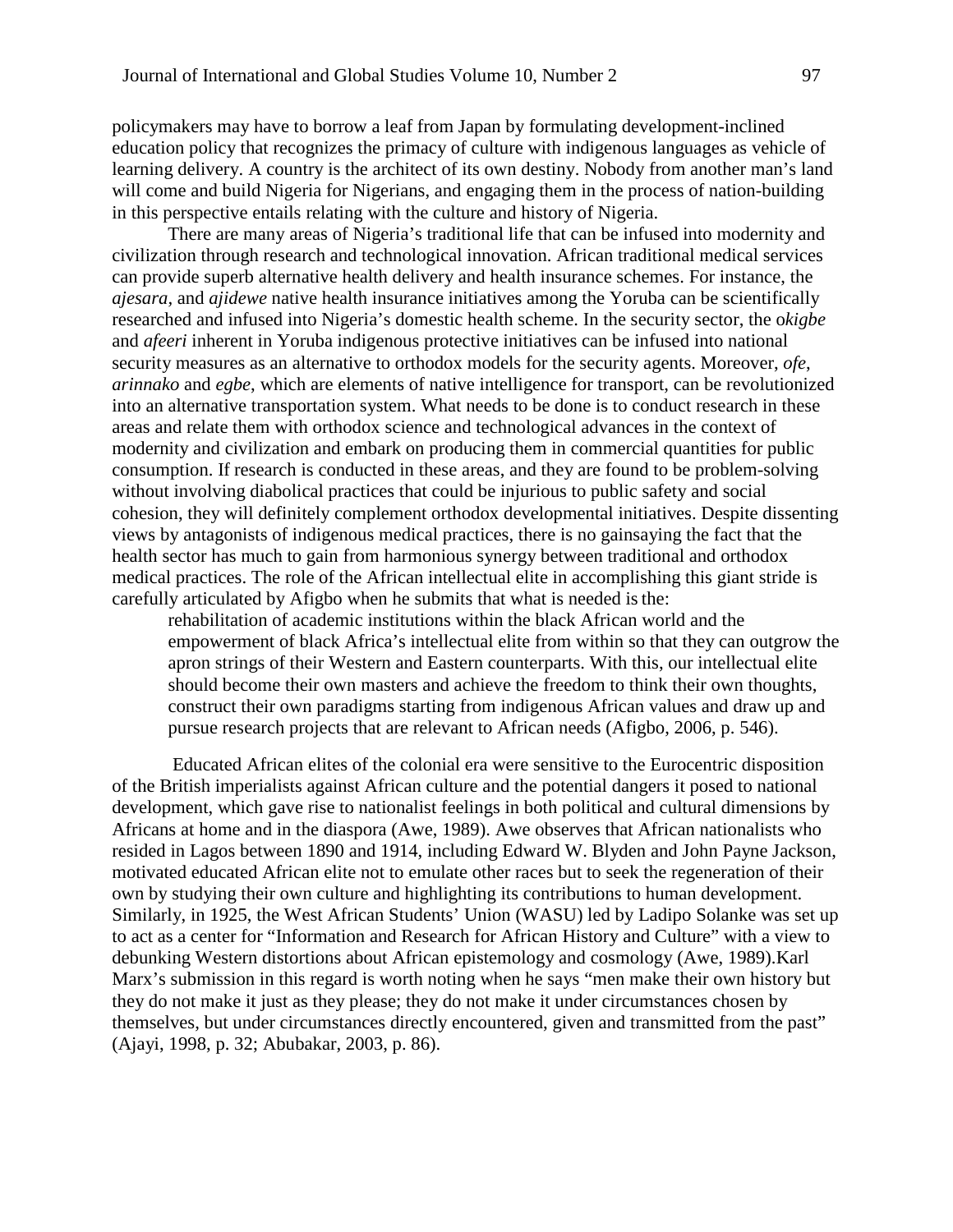#### **Culture Mix in the Context of National Development: Lessons from other Climes**

Despite the inexhaustible values of the cultural heritage of a given society in national development, the imperatives of relating with other cultures cannot be underestimated, especially in this era of globalization in which the whole world has been compressed into a global village. Additionally, since fluidity and dynamism constitute major characteristics of culture, this study avoids over-romanticizing with Nigeria's cultural heritage in its quest for sustainable development. Thus, there is the need for a synthetic development paradigm comprising elements from both Nigeria's cultural heritage and subsisting external initiatives.

In his opening speech during the Festival of Arts and Civilization in 1977, General Olusegun Obasanjo aptly explores the nexus between indigenous models and external initiatives in the process of national development when he contends that "to succeed, Africans must restore the link between culture, creativity and mastery of modern technology and industrialism" (Oyebola, 2002, p. xx). What could be deduced from the foregoing is that even though Africans have to interact with elements of African culture in search of workable models for a vibrant economy, it must not be at the expense of external ideals. This is because such intermingling if maximally utilized will result in "synthetic culture" that will serve as a template for sustainable development.

The Western civilization that has continued to play a dominant role in modern political and socioeconomic spheres has been a product of myriad contributions from within and outside the Western world. This sense of reasoning is well captured by Ali Mazrui thus:

We know that western culture . . . has been good for economic performance within the western world. But we still do not know if western culture is good for economic performance outside the west. On the contrary, some Asian examples outside the Indian Ocean seem to demonstrate that the best approach is a combination of western technique with indigenous culture (Afigbo, 2006, p. 542).

The alphabet first reached the Phoenicians from the Semitic communities at the periphery of the Sinai Peninsula, travelled from them to the Greeks and Romans, and then spread through the westernmost part of Europe. Gunpowder, silk and the compass were the legacies of the Chinese. Maize, tobacco, the potato, quinine and vanilla were from American Indians, while steal was invented in India (Oyebola , 2002).

The point is that various stages and trends of development experienced by various societies across the globe were not a prerogative of any single human culture. Rather, they were synthetic products of different histories and cultures in time perspective. A critical examination of Japan's modernization shows a fusion of elements of Japanese culture with scientific and technological orientation of other peoples, particularly from the Western hemisphere (Agbu, 2002, p. 6).

America, which is the world's largest economy, did not develop without intermingling with other people's cultures. For instance, America's symbol of identity—the melting pot suggests that the multitude of whites from various European nations and elsewhere fused together within America and produced a new people and a new civilization (Zanden, 1966, p. 302).Zangwill (1959) cited in Zanden (1966, pp. 302-303) declares that:

America is God's crucible, the great melting pot where all the races of Europe are melting and reforming! . . . Germans and Frenchmen, Irishmen and English, Jews and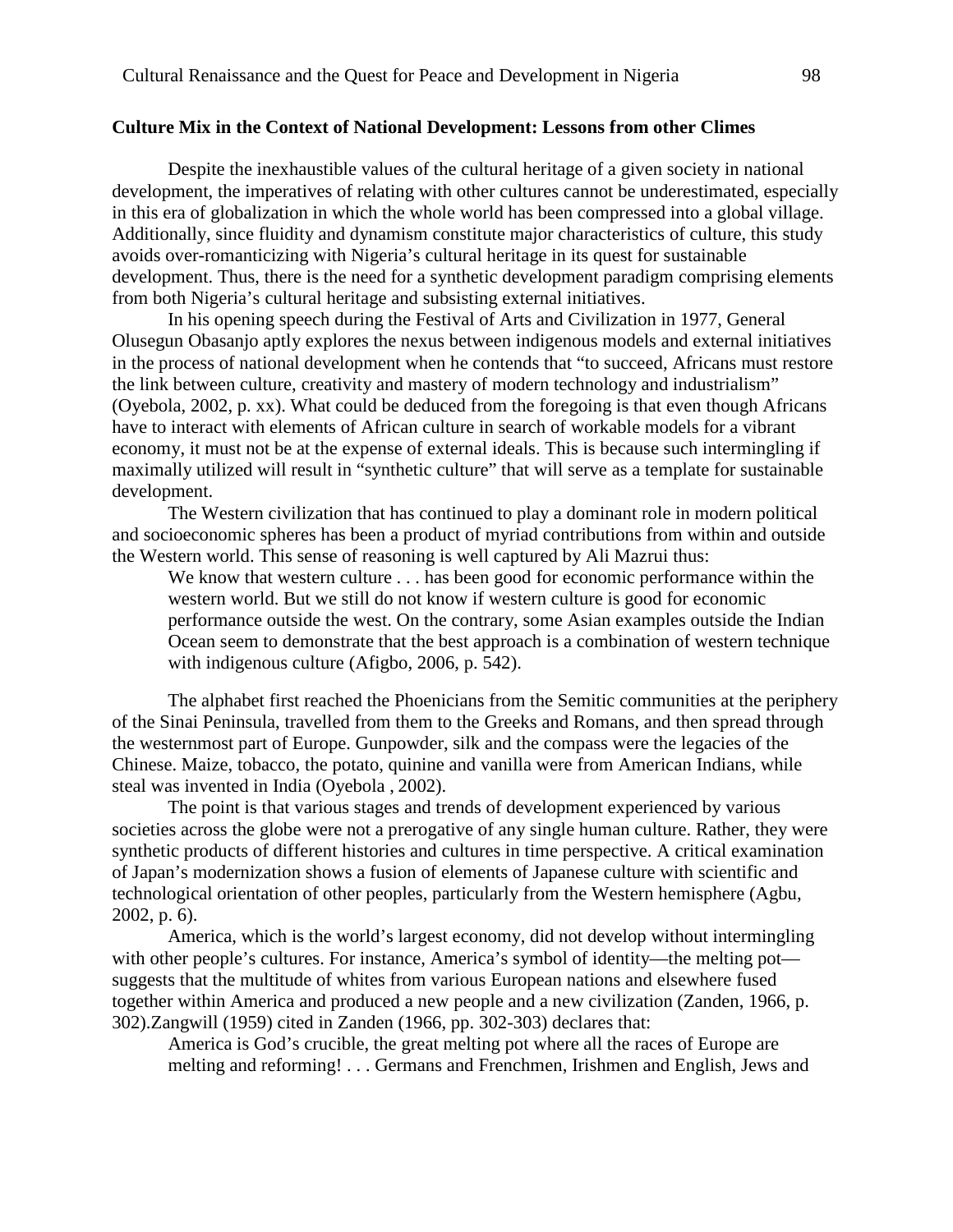Russians, into the crucible with you all! God is making the American! The real American ... will be the fusion of all races ....

The lesson here is that the "melting pot" theory viewed the United States as evolving a new way of life through a fusion of cultures, a model of civilization and development in which differences are manipulated to form strength, and in which public schools, patriotic societies, and business organizations, among others, turned their attention to "Americanizing" the immigrants.

The Italian people *(Italiani*) are also a people that share a common Italian culture within which context Italian civilization developed. Within Italy, Italians are defined by citizenship, regardless of ancestry or country of residence. Italians have taken advantage of their diverse backgrounds to form *Risorgimento*—a national ideology that defines their common national identity for political stability and socioeconomic advancement.

The lesson for Nigeria here is that Nigerians should take advantage of their cultural diversity and develop a national identity that could be integrated with initiatives from other parts of the world to build a nation wherein all its citizens will develop a sense of pride, and where peace and justice shall reign.

#### **Conclusion**

This study has explored the centrality of culture in the cause of nationhood. The core argument is that if Nigeria has to get it right in the 21st century and have a pride of place among the comity of nations, its people must look inward and maximally exploit the values and ideals inherent in their cultural heritage towards social transformation and integrated development. Integration of Nigeria's pluralist cultural values into the mainstream of the development process has become imperative in order to infuse commitment, integrity, patriotism and a high sense of loyalty into the center of national development and integration.

Given the alarming rate of underperformance in Nigeria's post-colonial life, it has been argued that the country has not experienced accelerated growth and development within the context of the four pillars on which development is measured, namely, economic, social environmental and political. Hence talking about Nigeria's descent into decay or decline at some point, argues Osaghae (2002), cannot be totally admitted. In other words, any reference to "Nigeria's glorious past" is used to refer to the vast potentials for development and stability which have not been maximally exploited and explored, rather than actual development and stability. When dealing with intricate elements of societal development, culture must be considered and accorded its rightful position.

In both human and material terms, Nigeria is a resource-endowed country. Nevertheless, it has remained at the lowest rung of the development ladder because it has continued to rely upon Western models at the expense of domestic ideas. If culture is considered as that phenomenon which defines a people's way of life, its elements must be extracted, embraced, observed and fused into the mainstream of a country's national development. It is worrisome that there has been so much ambivalence and hostility, with the attendant negligence, to culture in the ordering of the development initiatives in Nigeria and almost all the rest of Africa.

By all standards Nigeria cannot be insulated from its cultural heritage and expect giant strides in any aspect of societal development. A Yoruba dictum says that "*Ile laa ti n k'eso r'ode*," which literally means that "charity begins at home." Hence, there is the need for policymakers in collaboration with stakeholders in the knowledge industry to lead the crusade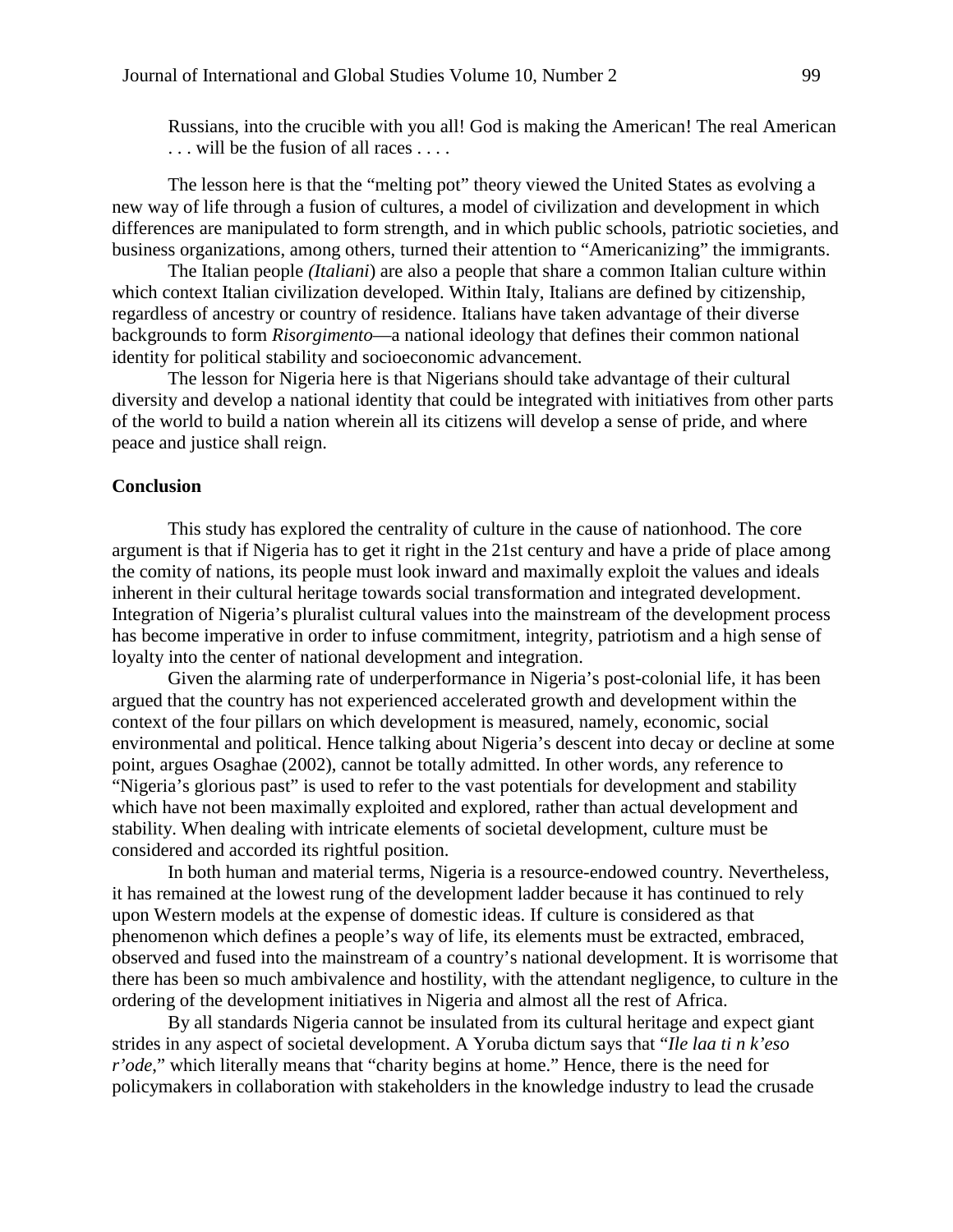for the promotion of the African culture and value system. One major way to reawaken Nigeria's cultural heritage is through the promotion of Nigeria's indigenous languages. A people's culture cannot be sustained at the expense of their indigenous languages because languages are the most popular medium of preserving and transmitting cultural heritage, traditional practices and values systems. Unlike their colonial counterparts, post-colonial elite in Nigeria have directly or indirectly connived with the Western community to facilitate the extinction of indigenous languages across the country through excessive romanticism with foreign languages, and by deliberately alienating their offspring from their respective mother tongues. Whereas Ali Mazrui has warned that no country has ascended to the level of a first-rank economic power by excessive dependence on foreign languages. He argues further that Japan rose to dazzling industrial heights by "scientificating" the Japanese language and making it the medium of Japan's industrialization (Isola, 2010, p. 32). There is the need for the political class and policymakers to design policy frameworks towards the evolution of national language within the context of Nigeria's cultural diversity.

Another way by which the crusade for cultural renaissance could be propagated is by embracing African values including communalism, unity of purpose, hard work, non-violence, mutual respect and tolerance. The present cannot have meaning nor assume a pride of place in modern civilization if it is insulated from its past. Hence, Africa's past histories and cultural values must be coherently organized and fused into ideals of other societies with a view to evolving a social engineering that could be sensitive to economic and political reawakening.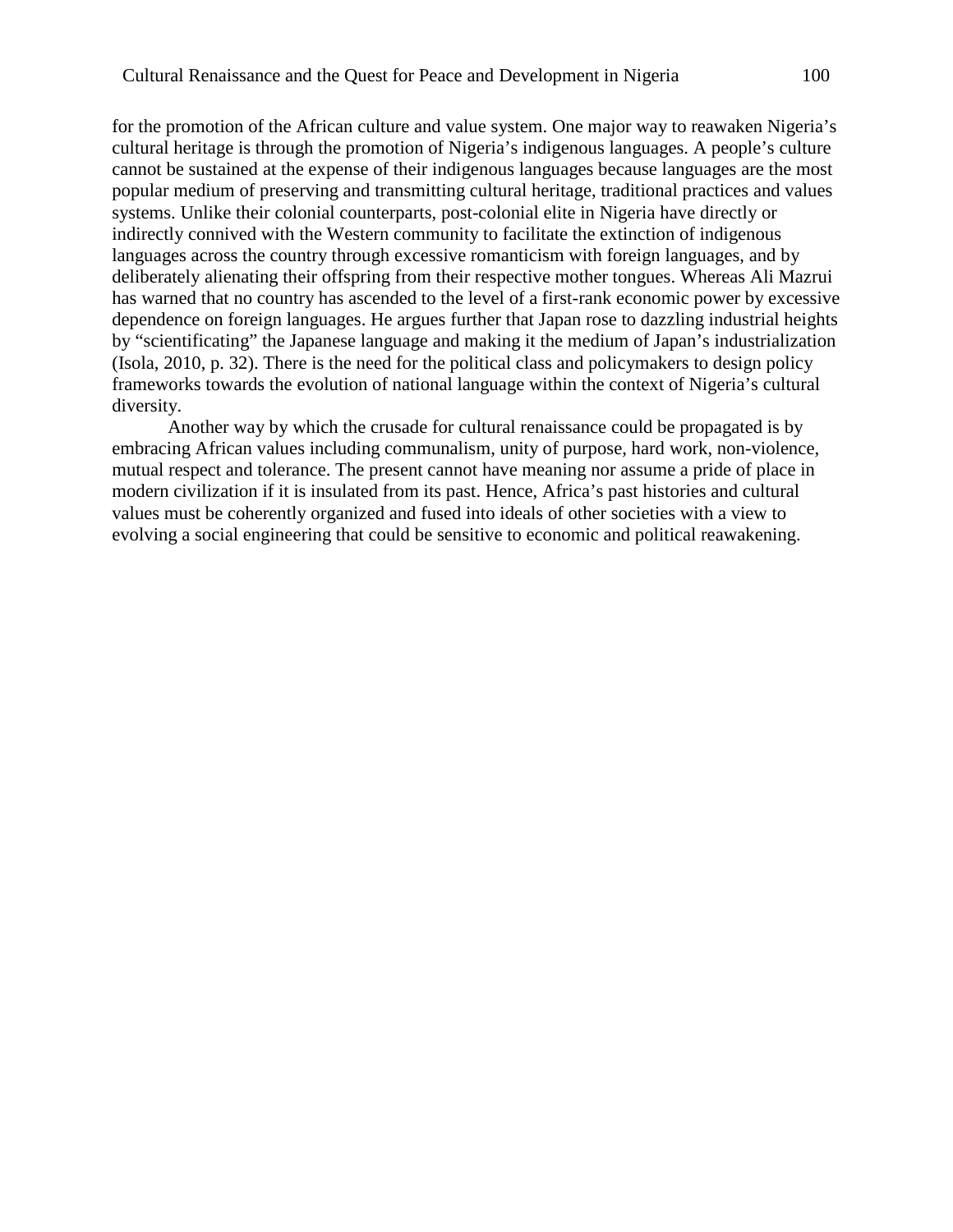#### **References**

- Abdullahi, R. (1986). *Self-concept and Cultural Change Among the Hausa*. Ibadan, Nigeria: Ibadan University Press.
- Aboyade, O. (1976). *Issues in the Development of Tropical Africa*. Ibadan, Nigeria: Ibadan University Press.
- Abubakar, D. (2003). The Historical Sociology of the Problem of Nigerian Statehood. In R. A. Olaniyan (ed.), *The Amalgamation and its Enemies (An Interpretive History of Modern Nigeria).*Ile-Ife, Nigeria: Obafemi Awolowo University Press Limited,83-95.
- Afigbo, A. (2006). *Myth, History & Society: The Collected Works of Adiele Afigbo.*T. Falola (ed.). Trenton, NJ and Asmara, Eritrea: African World Press, Inc.
- Agbu, O. (2002). The Cultural and Technological Dimensions of Japan's Modernisation: Some Lessons for Africa. *Nigerian Forum.* Lagos. Nigerian Institute of International Affairs. January-February, 2002, 5-17.
- Ajayi, J. F. A. (1998). 19th Century Wars and Yoruba Ethnicity*.*In A. Akinjogbin (ed.),*War and Peace in Yorubaland: 1793-1893*. Ibadan, Nigeria: Heinemann Educational Books, Plc.,9-19.
- Ajayi, J.F.A. (2000).*Tradition and Change in Africa: The Essays of J.F.Ade Ajayi.*T. Falola (ed.). Trenton, NJ, and Asmara, Eritrea: African World Press, Inc.
- Akokpari, J. (2009). *Problems and Prospects for Regional Integration and Development in Africa*. In A. Adekunle, P. Hippolyt, & A. Irene. (eds). Civil Society, Governance and Regional Development in Africa. Nairobi: DPMF, 297-317.
- Awe, B. (1989).Nation-Building and Cultural Identity. In P. Ekeh & G. Ashiwaju(eds.),*Nigeria Since Independence: The First Twenty-Five Years. Volume VII: Culture. Ibadan,* Nigeria:Heinemann Educational Books Limited, 18-31.
- Babawale, T. (2007). *Culture, Politics and Sustainable Development: Lessons for Nigeria.* CBAAC Occasional Monograph Series No.4. Lagos. Concepts Publications.
- Ekeh, P. P. (1989). The Scope of Culture in Nigeria. In P. Ekeh & G. Ashiwaju (eds.),*Nigeria Since Independence: The First Twenty-Five Years*. Ibadan, Nigeria: Heinemann Educational Books Limited, 1-17.
- Falola, T. (2001).*Culture and Customs of Nigeria.* London: Greenwood Press.
- Haralambos, M. and Holborn, M. (2004). *Sociology: Themes and Perspectives*. London: HaperColins Publishers.
- Hauss, C. (2010).*International Conflict Resolution.* Second Edition. New York, London: The Continuum International Publishing Group Inc.
- Huntington, S. P. (2002). *The Clash of Civilisations and the Remaking of World Order*. Great Britain: Simon & Schuster UK Ltd.
- Isola, A. (2010). *Making Culture Memorable: Essays on Language, Culture and Development.* Ibadan, Nigeria: Hope Publications Ltd.
- Jinadu, L.A. (1982). *Idealism and Pragmatism as Aspects of Sweden's Development Policy in Africa*. Lagos. National Institute of International Affairs.
- Nye, J.S. Jr.,& Welch, D.A. (2013).*Understanding Global Conflict and Cooperation: An Introduction to Theory and History.* Ninth edition. Boston.
- Ogunniyi, M.M. (1989). Traditional African Culture and Modern Science. In P. Ekeh &G. Ashiwaju (eds.), *Nigeria Since Independence: The First Twenty-Five Years. Volume VII: Culture.*Ibadan: Nigeria, Heinemann Educational Books Limited, 197-219.